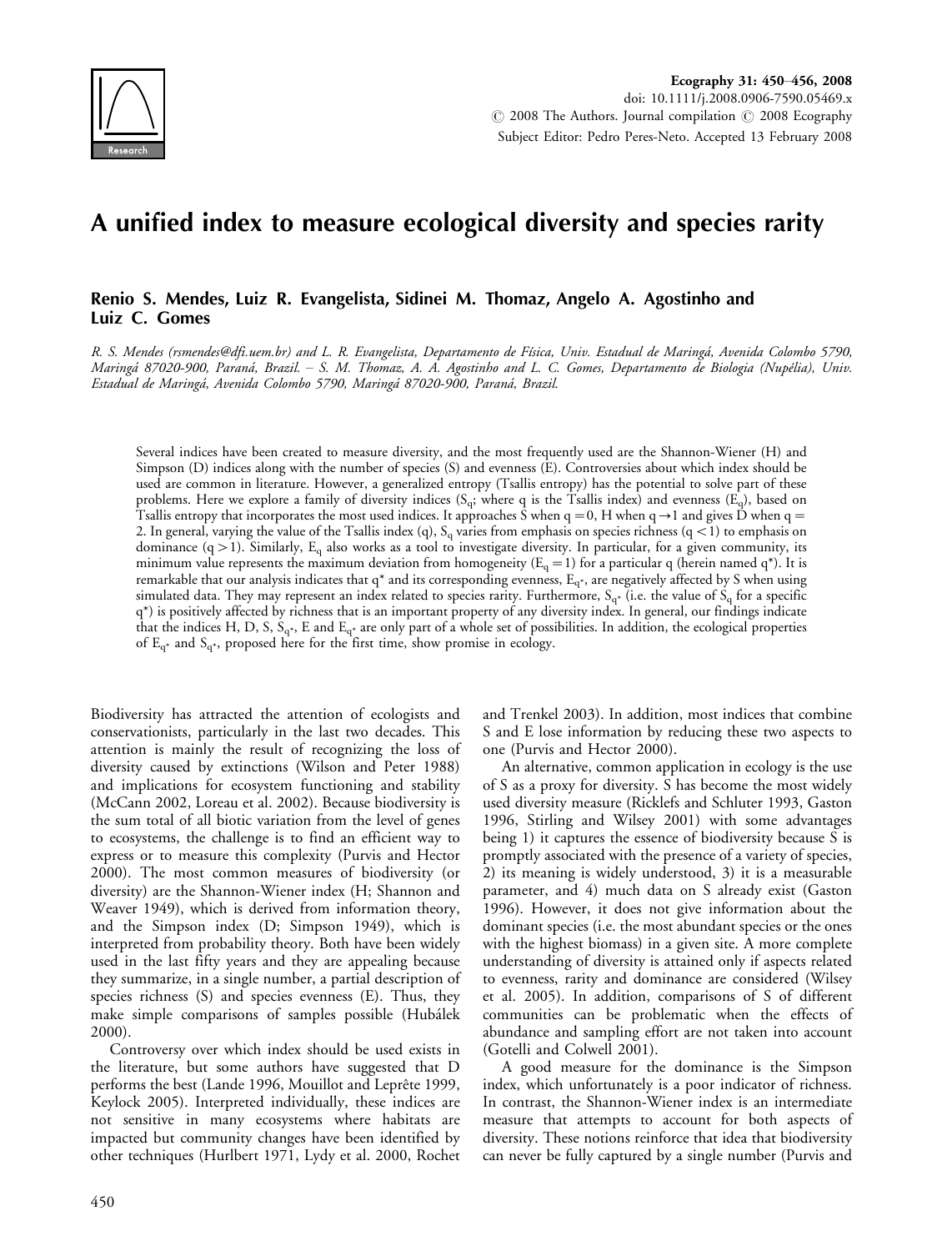Hector 2000). As a solution, Jost (2006) proposed that comparisons between the diversity of different samples could be more effective by obtaining the diversity of each sample equivalent to a community composed of equallycommon species for each index.

In the last few decades, some of the theoretical papers on diversity indices discussed unifying aspects. In particular, Hill (1973) proposed a family of diversity indices that may be interpreted as mean numbers of species. These numbers can be written in an entropic form, thus giving content based on the information theory to these indices (Patil and Taillie 1982, Jost 2006). A comparison of these entropic indices was made by Tothmeresz (1995) using artificial communities, and by Ricotta et al. (2004) using real communities (vegetation of serpentine soils). The Patil and Taillie's indices haven recently been intensely studied in the context of statistical physics (Tsallis 1988, Tsallis et al. 1998). Motivated by their studies, Keylock (2005) explored these families of indices in an ecological context. A critical discussion of these indices was made by Jost (2006).

In this paper we introduce a new index  $(S_{q*})$  to measure ecological diversity. It is based on Patil and Tallies's indices (also here referred to as Tsallis entropy) and the corresponding evenness. By using a large real dataset of varying diversity in tropical fish communities and simulated data, we stress that Tsallis entropy captures multiple aspects of biodiversity and provides a better perspective that goes beyond individual indices that are currently used in ecology. We also propose special diversity and evenness indices associated with Tsallis family that balance commonness and rareness, a practice still unemployed by ecologists. In addition, we show that a specific evenness index estimated using this approach is negatively affected by species richness, thus it can be seen as an index associated with species rarity. Finally, we consider potential ideas for exploring beta diversity based on Patil and Tallie's indices.

## Diversity indices and Tsallis entropy

Shannon entropy was introduced in the 1940s (Shannon 1948, Shannon and Weaver 1949) and rapidly became widespread in many areas, including ecology (Margalef 1958). In the context of statistical physics, a definition of entropy that extends statistical mechanics to an important new set of inquiries has been explored. This definition gave insight into a very large number of physical systems. In particular, it has suitable applications in complex systems and is known as Tsallis entropy, given by

$$
S_q = \frac{1 - \sum_{i=1}^{W} p_i^q}{q - 1},
$$
\n(1)

where W is the number of states,  $p_i$  is the probability of the state i, and q is a real parameter (the Tsallis index; Tsallis 1988, Tsallis et al. 1998). Note that  $S_q$  is a family of entropies and q indicates the degree of deviation from the usual Shannon entropy that corresponds to the limiting case  $q\rightarrow1$ . Usually, q is considered non-negative in order to ensure that  $S<sub>q</sub>$  is concave.

In modern times, Tsallis entropy has been extensively applied in several different branches of science, similarly to what happened for Shannon entropy in the last few decades. The focus of the application of this entropy lies on those systems for which the usual Shannon entropy does not work properly (Gell-Mann and Tsallis 2004, Europhysics News 2005).

Before the use of  $S_q$  as entropy in statistical mechanics, it had a rich history. To our knowledge, Havrda and Charvat (1967) were the first to introduce an entropic form like  $S_q$ . Vajda (1968), following Havrda and Charvat, further studied this form, while Daroczy (1970) and Lindhard and Nielsen (1971) rediscovered it (without knowledge of their predecessors). Sharma and Mittal (1975) introduced a two-parameter form which reproduces both eq. (1) and Renyi entropy. Wehrl (1978) mentions the entropy (1), but quoted only Daroczy. Patil and Taillie (1982) defined the diversity index eq. (1) without mentioning the preceding ideas. Finally, Tsallis (1988) rediscovered this form, but also quoted none of the predecessors. After Tsallis' contribution, investigations based on eq. (1) suddenly increased (Tsallis 2008).

As a family of diversity indices, eq. (1) interpolates the well known Simpson (q = 2),  $S_2 = 1 - \sum_{w=1}^{W} p_i^2$ , and Shannon-Wiener indices  $(q \rightarrow 1)$ ,  $S_1 = -\sum_{i=1}^{W} p_i \ln (p_i)$ ; however, the true relevance of  $S_q$  in ecology deserves further investigation. In general, each specific application of the entropy  $S_q$  requires the determination of a particular value of q. This is not an easy task, especially when dealing with statistical mechanical systems. As discussed above, a desirable measure of diversity has to take into account all the relevant aspects that characterize ecological systems, from richness to dominance of species. Along these lines, when the possible values of q are considered,  $S_q$  becomes a family of diversity indices because it accounts for the fundamental properties of, and embodies the usual diversity indices in a simple and unified way. For instance, besides incorporating H and D, the Tsallis entropy can be used as a measure of richness because when  $q = 0$ ,  $S_0 = S - 1$  because  $S = W$  and  $p_i^0 = 1$  for  $p_i \neq 0$ .

# Data set characterization

To illustrate the usefulness of the this idea, we applied this family of indices to an extensive and highly diverse fish dataset. These data were collected using electrofishing in stretches of 50 m (block net at the end of the section to capture stunned fish) over 15 min, in low order streams. Out of the 34 sampled streams, 11 are located in centralwest Brazil, and 23 are located in south Brazil; all belong to the Paraná River basin (thus, sites were located in distinct latitudes within Brazil). Electrofishing was employed because it is considered the best method for sampling fish in streams, because it is less selective and reduces bias regarding fish richness relative to fish densities (Agostinho and Penczak 1995, Mazzoni and Lobón-Serviá 2000).

The family of indices was also applied to two kinds of simulated dataset: 1) communities based on the log-normal distribution, with S oscillating from 9 to 108 (the same richness of our fish communities); 2) communities rarefied from our richest, real fish communities. For each simulated dataset, p<sub>i</sub> values were estimated after 1000 randomizations.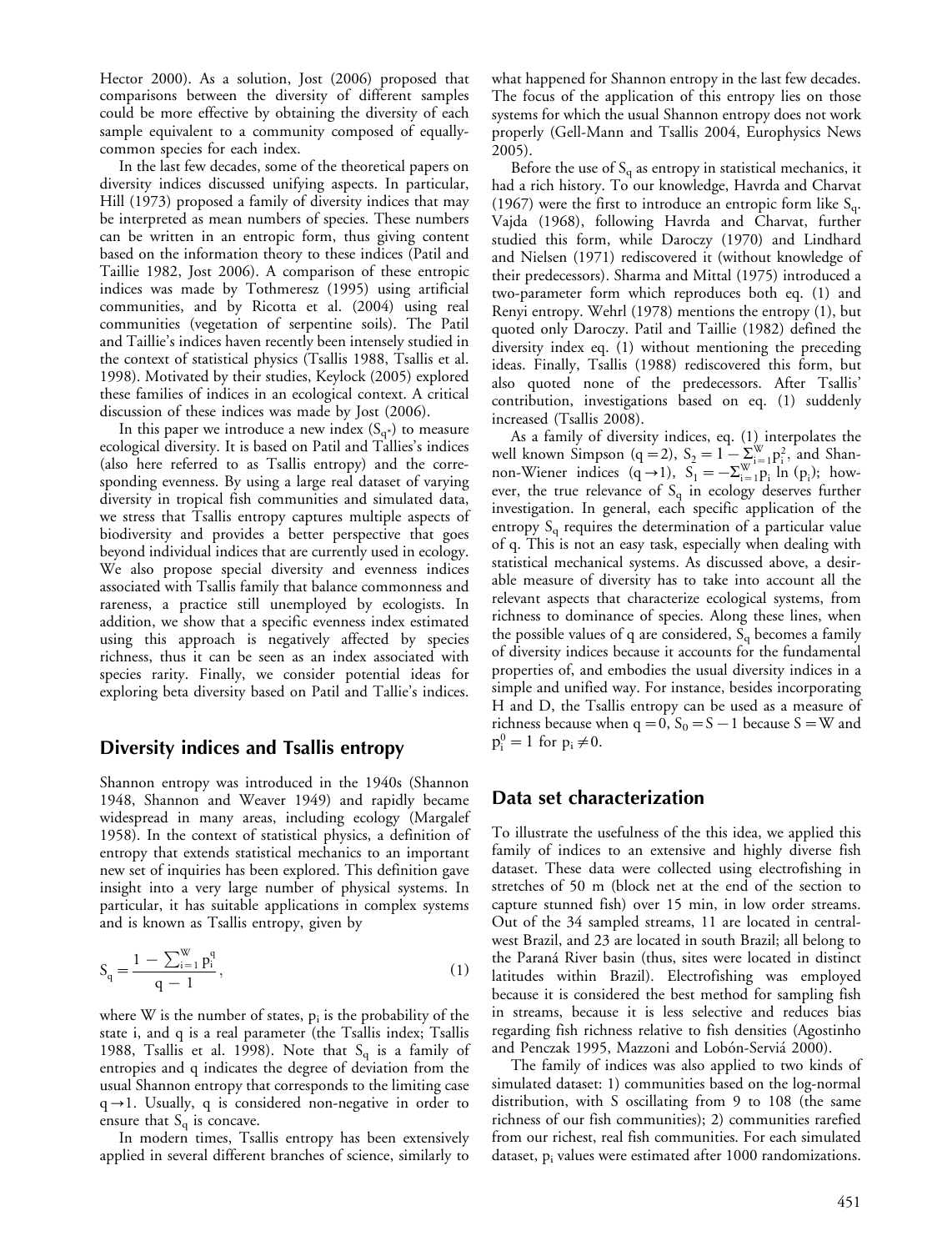Mathematica software (Wolfram 1991) was used for simulations.

# The family of diversity indices and q\*

In our first attempt to assess the possibility of using the Tsallis entropy and to discuss the properties of this family of indices, we selected three distinct fish assemblages with 18, 45, and 108 species. In the Whittaker plots (Fig. 1), the diversity of species follows a classical trend, varying with latitude (Hubbell 2001). It is of particular relevance that we caught 108 species in Cancela Stream in the central-west part of Brazil, in a 50 m long sampling site (i.e. one fourth of the total richness found in the Palaearctic biogeographic region; Matthews 1998). The other data were samples from Rochoso Stream (45 species), also in central-west Brazil, and Barra Grande Stream (18 species) in southern Brazil.

In Fig. 2,  $S_q$  is shown as a function of q for the data presented in Fig. 1. Two things deserve special attention in this diagram. For  $q<1$ ,  $S_q$  gives a measure of richness and for  $q > 1$ ,  $S_q$  gives a measure of the dominant species. The Shannon-Wiener index  $(q\rightarrow1)$  separates these regions and is characterized by richness and dominance. In fact, in this family of indices, H occupies an intermediate position because p<sup>q</sup> gives relatively more weight to common species when  $q > 1$  and more weight to rare species when  $q < 1$ . This tendency is consistent with higher weight given to dominance when  $D$  is used (i.e. when  $q = 2$ ; Magurran 1988, Wilsey et al. 2005).

Consistent with what happens with  $S_q$ , it is possible to consider a family of evenness indices labeled by q (Keylock 2005). This family is constructed from eq. (1) in the form

$$
E_q = \frac{S_q}{S_q^{\max}},\tag{2}
$$

where  $S_q^{\text{max}} = (1 - W^{1-q})/(q-1)$  is the maximum value of  $S_q$  when only the constraint  $\sum_{i=1}^{W} p_i = 1$  is imposed. Hence,



Figure 1. Whittaker plot for fish collected in three streams in Brazil. Cancela (squares;  $S = 108$ ;  $14^{\circ}42'$ S,  $56^{\circ}15'$ W), Rochoso (triangles;  $S = 45$ ; 17°50′S, 48°31′W) and Barra Grande (circles;  $S = 18$ ; 25°30′S, 53°07′W) streams. Species are ranked according to their abundances.



Figure 2. The diversity indices  $S_q$  versus q for three sites in Brazil (shown in Fig. 1). The region  $q < 1$  emphasizes richness whereas the region q-1 emphasizes species dominance (in this case, based on abundance). The limit  $q \rightarrow 1$  leads to  $S_1 = H$ , i.e. the Shannon-Wiener index. Solid line: Cancela; dashed line: Rochoso; dotted line: Barra Grande.

the classical evenness connected to the Shannon-Wiener index  $(q\rightarrow1)$  is only a particular case. Likewise, there may exist an evenness related to the Simpson index  $(q = 2)$ , another to the richness  $(q = 0)$ , and so on for other values of q. The evenness  $E_q$  is shown in Fig. 3 for a range of q for the three sites considered. The case  $q = 0$  gives an evenness  $E_0 = 1$  that is independent of relative abundances. On the other hand, the evenness index corresponding to the Simpson index  $E_2$  reveals some contrasts among relative abundances, but is close to unity. The classical evenness  $E_1 = E$  is clearly improved with respect to the two preceding cases because, among the three, it is the one that most deviates from the unity.

To obtain a still improved evenness  $E_q$  other values of q must be explored. From Fig. 3, it is clear that each family  $E_q$ contains a minimum value for each dataset. Thus, at the minimum value of  $E_q$ , a maximum contrast between  $S_q^{\text{max}}$ and  $S_q$  occurs for a particular q (q<sup>\*</sup>). Then, q<sup>\*</sup> represents the position in the curve where relative differences among  $S_q$ and  $S_q^{\text{max}}$  values are maximized. Another remarkable feature



Figure 3. Evenness indices  $E_q$  versus q for the data of Fig. 1.  $E_q$ exhibits a minimum for  $q = q^*$  (triangles). The values are  $q^* \approx$ 0.56 (solid line; Cancela),  $q^* \approx 0.62$  (dashed line; Rochoso), and  $q^* \approx 0.73$  (dotted line; Barra Grande).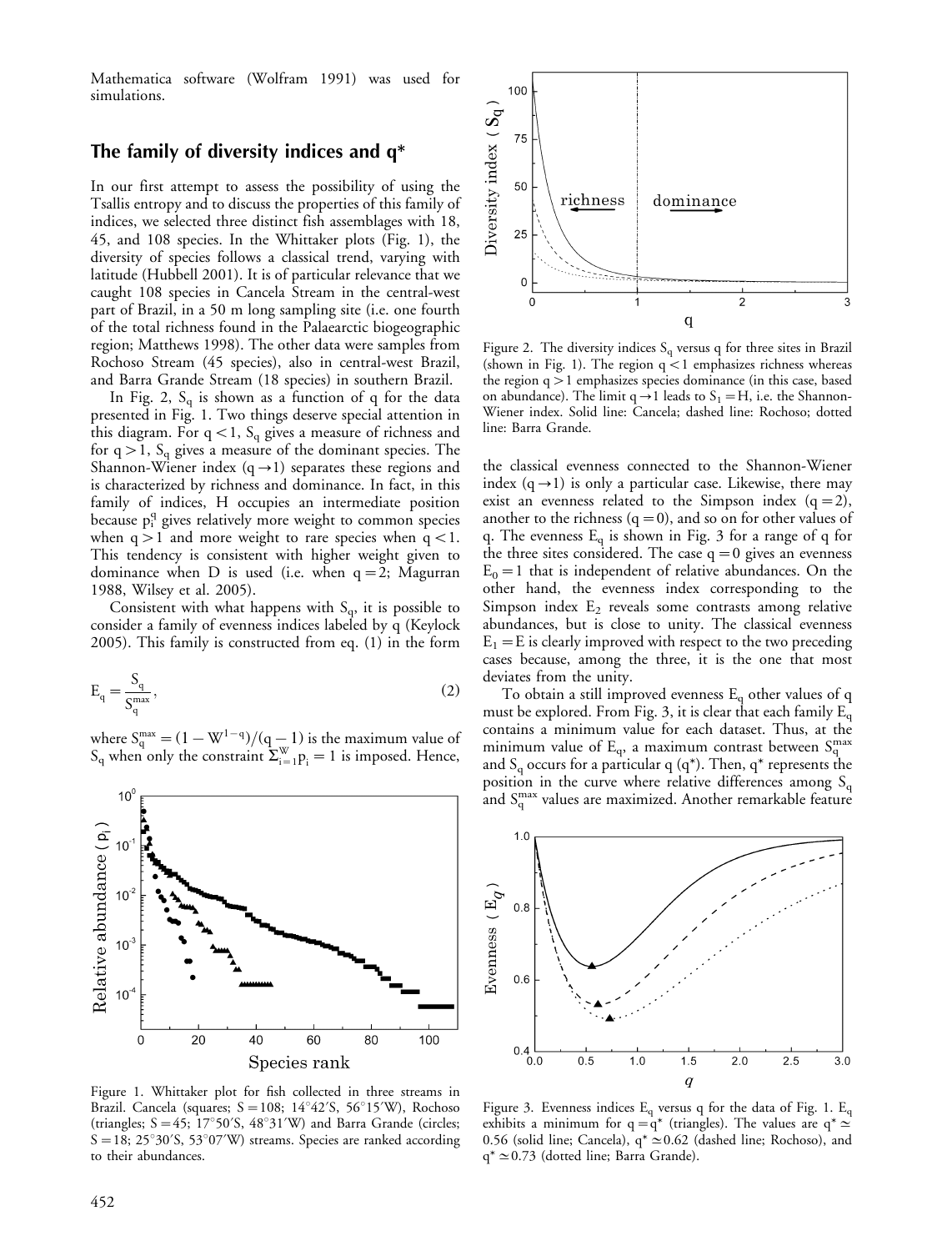of Fig. 3 is the general trend that the value of q at the minimum of  $E_q$  (q = q<sup>\*</sup>) increases for decreasing number of species.

To further explore the properties of  $q^*$ , we used our entire fish dataset and the simulated log-normal dataset (with S oscillating from 9 to 108) to simulate our real communities. Both datasets showed a negative relationship between q\* and S (Fig. 4a), and the same was true when we plotted q\* against S that obtained after rarefying our richest fish sample (Fig. 4b). We noted that values of q\* basically remained between 0.56 and 1.12 for the real dataset, between 0.60 and 0.95 for the simulated log-normal dataset and between 0.56 and 0.81 for the rarefied dataset. Thus, indices close to this range (i.e. between S and H approximately) are the ones that best display the deviation from the maximum equitability ( $E_q = 1.0$ ) of a given sample. This has a practical consequence: although D is unbiased and has a minimum standard deviation (Lande 1996, Mouillot and Leprête 1999, Keylock 2005), theoretically any indices between S and H (i.e. any  $S_q$  for q between zero and one) better express the diversity of a biological community than alternate values.

The consistent pattern of decreasing q\* with S obtained with our real and simulated dataset deserves a biological or ecological interpretation. Before offering an alternative, let us consider two important aspects: 1) increasing S in our log-normal simulated data (Fig. 4a) certainly means an addition of rare species (Tokeshi 1999); 2) similarly, when we move from more to less rarefied communities (Fig. 4b), the increase in species richness is a result of adding the less abundant (rare) species through the process of rarefaction. Because there was a clear tendency of q\* to decrease with increasing the number of rare species for both the simulated and rarefied communities, it is tempting to suggest that this index is sensitive to species rarity of a community. In fact, when using our entire fish dataset (Fig. 4a), it is clear that at similar, lower S values,  $q^*$  is highly variable (i.e. it varies independent of S). This indicates that it is much more affected by species relative abundances than by species richness per se. Thus, the decrease of q\* with S in our real dataset also indicates that this index is more affected by relative abundances than by species richness, indicating the presence of rare species.

Although  $E_{q^*}$  apparently increased with species richness (Fig. 3) by using our entire real dataset, we showed that this tendency was not maintained (Fig. 5). Thus, although  $q^*$  is highly affected by species richness,  $E_{q*}$  was highly variable, especially at low values of S. However, it was apparently





Figure 4. Values of q\* versus S for the entire dataset (large triangles) and log-normal communities (small triangles) (a) and for rarefaction of the richest fish community (b).

Figure 5. Values of  $E_{q^*}$  versus S for the entire dataset (large triangles) and log-normal communities (small triangles) (a) and for rarefaction of the richest fish community (b).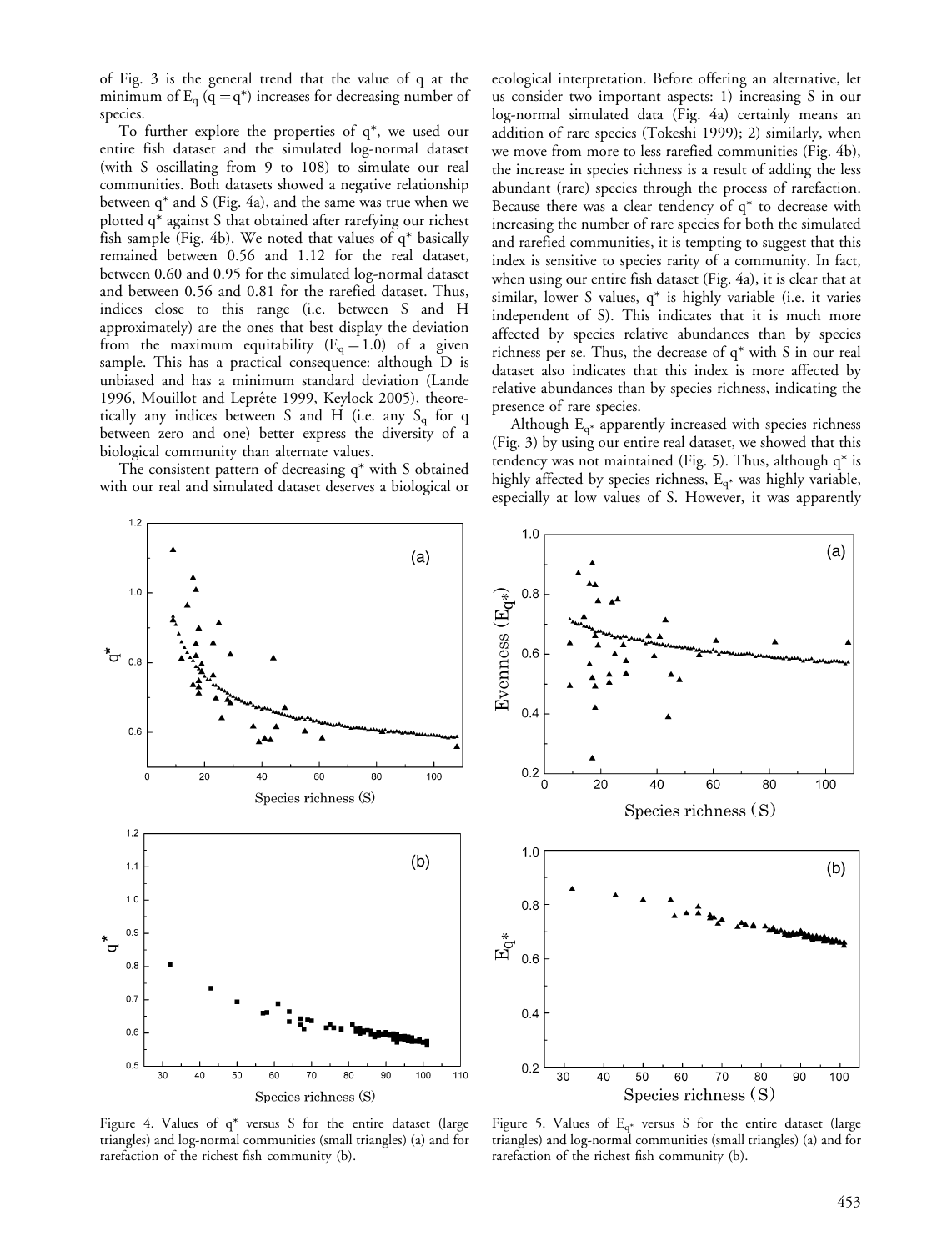independent of the number of species when looking at the entire fish dataset. This suggests that this index is invariant, i.e. independent of species richness. A different picture emerged, though, when we used our simulated log-normal (Fig. 5a) and our rarefied (Fig. 5b) communities because a clear and constant decrease of  $E_{q^*}$  with increasing S was observed. Again it is tempting to suggest that  $E_{q*}$  is related to species rarity. However, its different behavior when using real versus simulated data deserves further attention.

Regarding  $S_{q*}$ , it was clear that this index was positively affected by S in both the real and simulated log-normal communities (Fig. 6). This is not a surprise because a significant positive relationship between S and H (an index whose value is reached when  $q\rightarrow1$ ) has been recorded (Hill 1973). However, this tendency deserves further investigation as conflicting results have been registered (Stirling and Wilsey 2001, Wilsey et al. 2005). It is also worth noting that despite being estimated through  $E_{q^*}$  via  $q^*$ ,  $S_{q^*}$  was much more conservative than these two indices. In other words, although  $E_{q^*}$  and  $q^*$  varied conspicuously at low values of S (Fig. 4a, b),  $S_{q^*}$  consistently increased with S (Fig. 6).

Considering the emphasis on the deviation from the equitability and the positive relationship between S and  $S_{q^*}$ , the latter (i.e. values of  $S_q$  correspondent to  $q^*$ ) also has a potential to be used as an alternative diversity index. We emphasize that this is an innovative index, differing from the others because it is based on  $E_{q^*}$ . So, this is an index that theoretically varies insofar as q and q\* vary from zero to infinity (in our samples, q\* assumes values from 0.56 to 1.12 and thus  $S_{q^*}$  assumes values from  $S-1$  (q = 0) and H  $(q\rightarrow 1)$ ).

The comparisons of  $S_{q^*}$  with other traditional indices (namely Shannon and Simpson) indicated that, in general, they follow the same tendency of increasing with S, as shown in Fig. 6. For our fish communities, the values of Shannon-Wiener fluctuated from 0.71 to 3.37 (a factor of 4.7 times) and from 0.31 to 0.94 for the Simpson index (a factor of 3 times), whereas the  $S_{q*}$  oscillated from 0.70 to 10.02 (a factor of 14.3 times) thus increasing the contrast among samples (Fig. 6). The same tendency was observed



Figure 6. Values of  $S_{q^*}$  (triangles), H (squares) and D (circles) versus S for the entire dataset (large symbols) and log-normal communities (small symbols).

when we used our simulated dataset: 1.72 to 3.04 for Shannon-Wiener, 0.74 to 0.90 for Simpson, and 1.86 to 8.28 for  $S_{q^*}$  (Fig. 6). Thus,  $S_{q^*}$  may be used as an alternative index, especially when the contrast among communities is not apparent by other indices.

#### Further development

As pointed out in our work,  $S_q$  was used by others. However, in this work, we explored the meaning of a particular value of q (namely q\*). Before concluding, we would like to call attention to another possibility of exploring the concept of beta diversity using the general concept presented in this paper in tandem with alpha diversity measured via  $S_q$ , but for generic values of q. In the same manner as Shannon indices have been used to measure alpha diversity and the closely related Kullback-Leibler, relative information was employed for investigating beta diversity (Orloci 1969, Colwell and Futuyma 1971, Macchiato et al. 1992, Ricotta and Avena 2002, Ernoult et al. 2003, Cazelles 2004, Gorelick et al. 2004, Gorelick 2006, Ludovisi and Taticchi 2006). A generalized Kullback-Leibler relative entropy, related to eq. (1), may be used for an information-theoretical measure of beta diversity. The generalized Kullback-Leibler distance is given by Patil and Taillie (1982) and Tsallis (1998):

$$
K_q(p, p') = \sum_{i=1}^{W} \frac{p_i}{1 - q} \left[ 1 - \left(\frac{p_i}{p'_i}\right)^{q-1} \right],
$$
 (3)

where  $p_i$  and  $p'_i$  are probabilities to be compared. Notice that eq. (3) reduces to  $-S_q$  if  $p'_i$  is absent, because  $\Sigma_{i=1}^{W}$   $p_i = 1$ . Moreover, if  $q = 0$ , then  $K_0(p,p') =$ 0. If, on the other hand,  $q\rightarrow1$ , the usual Kullback-Leibler distance (Kullback and Leibler 1961) is recovered. Finally, the distance connected with Simpson's measure is  $K_2(p, p') = 1 - \Sigma_{i=1}^W$  $p_i^2$ p? i : These formulas may be helpful to investigate relevant aspects regarding beta diversity. For instance, the program recently started by Gorelick (2006) to extend Shannon's and Simpson's indices to simultaneously account for species richness and relative abundance may now be extended by considering a continuous family of q values.

#### Concluding remarks

In contrast to what occurs in statistical mechanics where a value of q has been attributed to every class of systems (Tsallis 2008), in ecology,  $S<sub>a</sub>$  represents a family of indices labelled by q that expresses diversity in a broader way. Thus,  $S_q$  as a function of q is a quantitative and powerful measure of the enormous variation found in natural systems. This approach shows a solution for the multidimensional aspect of diversity which cannot be reduced to a single number. Indeed, biodiversity can be measured by a family of indices labelled by q that gives a special meaning to the quantity  $S_{q*}$  in addition to the classical ones  $(S_0 = S - 1, S_1 = H, \text{ and } S_2 = D)$ . Curves produced by this approach could be used to compare samples in a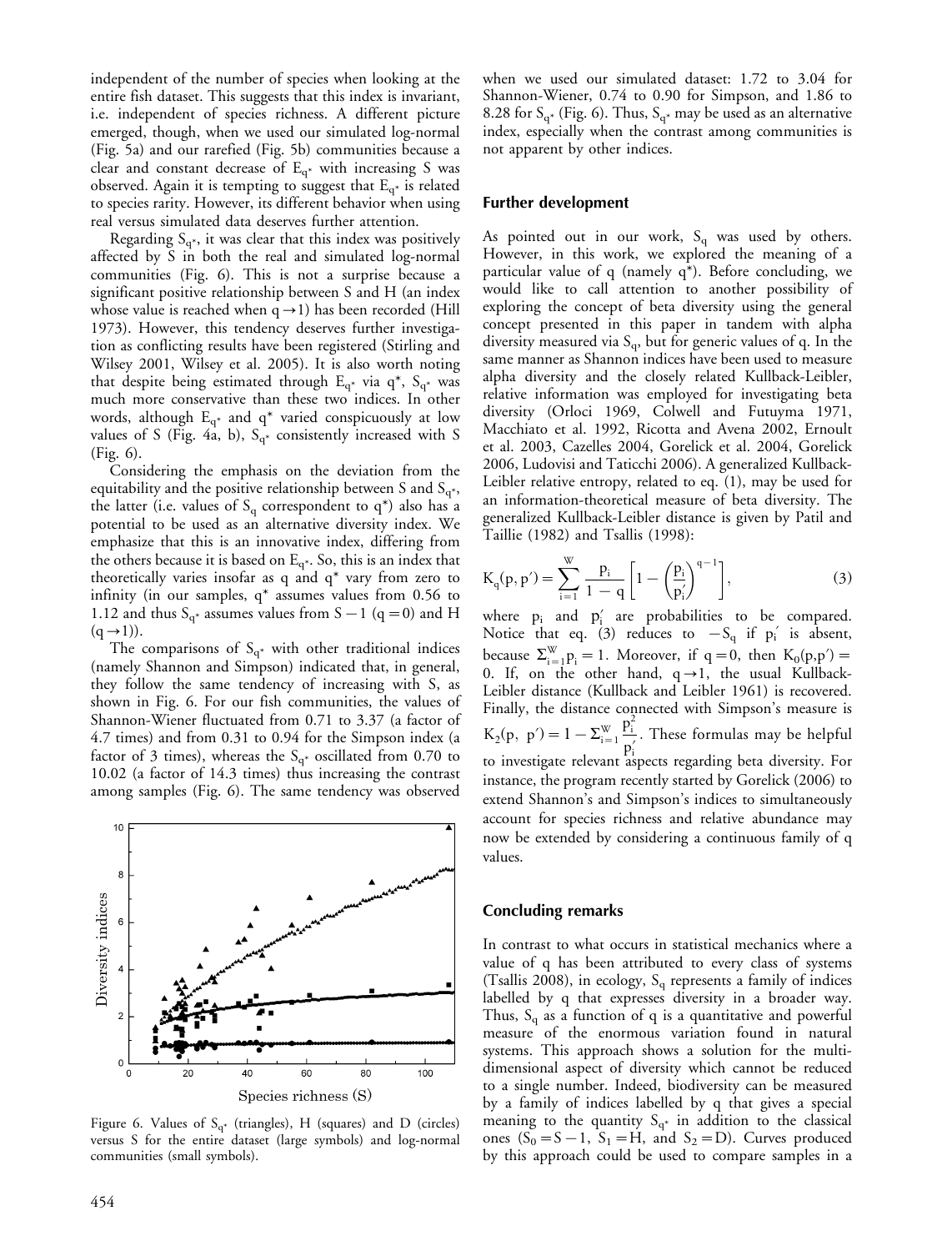similar way that Whittaker plots are used by ecologists (Tokeshi 1999). However, usage of Tsallis entropy is beneficial: not only are the separate effects of S and E observed (as occur with Whittaker plots), but the combination of both S and E is also shown.

By analogy, evenness should be characterized by a class of numbers  $E_q$ , instead of a single value derived from Shannon information theory. In this family,  $E_{q^*}$  has a special role because it gives a measure of maximum contrast between  $S_q$  and  $S_q^{\text{max}}$  and it apparently is a parameter associated with species rarity.

The idea of a family of diversity and evenness indices are not new in ecology; they were proposed earlier by others. However, their use in ecology is under-explored. The alternative index of diversity  $(S_{q^*})$  and evenness  $(E_{q^*})$ emerged from this family. They are associated with  $q^*$ , i.e. the value of q where the minimum  $E_q$  occurs, and thus they are unique for each sample. Most importantly, these indices have desirable ecological properties because  $S_{q*}$  is positively related to S whereas  $q^*$  and  $E_{q^*}$  are negatively related to S, and positively affected by rarity (i.e. they are an indication of the importance that rare species have in a given community).  $S_{q^*}$  enhances the contrast between samples (i.e. increase the differences between minimum and maximum values of the index), when compared to Shannon-Wiener and Simpson indices. Therefore, these properties deserve further analyses using different real and simulated communities. In addition, the families of indices  $S<sub>q</sub>$  and  $E<sub>q</sub>$  should be investigated because their strength lies on their high probability of having wide applications by serving as unifying tools for several areas of inquiry, from ecology to statistical physics.

 $Acknowledgements$  – The authors are especially thankful to the Brazilian Council of Research (CNPq) for continuous funding through a Research Productivity Grant.

### References

- Agostinho, A. A. and Penczak, T. 1995. Populations and production of fish in two small tributaries of the Parana´ River, Brazil. - Hydrobiologia 312: 153-166.
- Cazelles, B. 2004. Symbolic dynamics for identifying similarity between rythms of ecological time series. - Ecol. Lett. 7: 755-763.
- Colwell, R. K. and Futuyama, D. J. 1971. On the measurement of niche breadth and overlap.  $-$  Ecology 52: 567-576.
- Daroczy, Z. 1970. Generalized information functions. Inform. Control 16: 36-51.
- Ernoult, A. et al. 2003. Patterns of organisation in changing landscapes: implications for the management of biodiversity. - Landscape Ecol. 18: 239-251.
- Europhysics News 2005. Special issue on nonextensive statistical mechanics: new trends, new perspectives. European Physical Society, Vol. 36 (6).
- Gaston, K. J. 1996. Species richness: measure and measurement. - In: Gaston, K. J. (ed.), Biodiversity, a biology of numbers and difference. Blackwell, pp. 77-113.
- Gell-Mann, M. and Tsallis, C. 2004. Nonextensive entropy interdisciplinary applications. Oxford Univ. Press.
- Gorelick, R. 2006. Combining richness and abundance into a single diversity index using matrix analogues of Shannon's and Simpson's indices.  $-$  Ecography 29: 525–530.
- Gorelick, R. et al. 2004. Normalized mutual entrophy in biology: quantifying division of Labor. - Am. Nat. 164: 677-682.
- Gotelli, N. J. and Colwell, R. K. 2001. Quantifying biodiversity: procedures and pitfalls in the measurement and comparison of species richness.  $-$  Ecol. Lett. 4: 379-391.
- Havrda, J. and Charvat, F. 1967. Quantification method of classification processes: concept of structural alpha-entropy. Kybernetika 3: 30-35.
- Hill, M. O. 1973. Diversity and evenness: a unifying notation and its consequences. - Ecology 54: 427-432.
- Hubálek, Z. 2000. Measures of species diversity in ecology: an evaluation.  $-$  Folia Zool. 49: 241-260.
- Hubbell, S. P. 2001. The unified neutral theory of biodiversity and biogeography. - Princeton Univ. Press.
- Hurlbert, S. H. 1971. The nonconcept of species diversity: a critique and alternative parameters.  $-$  Ecology 52: 577-586.
- Jost, L. 2006. Entropy and diversity. Oikos 113: 363-375.
- Keylock, C. J. 2005. Simpson diversity and the Shannon-Wiener index as special cases of a generalized entropy.  $-$  Oikos 109: 203-207.
- Kullback, S. and Leibler, R. A. 1961. On information and sufficiency. - Ann. Math. Stat. 22: 79-86.
- Lande, R. 1996. Statistics and partitioning of species diversity and similarity among multiple communities.  $-$  Oikos 76: 5–13.
- Lindhard, J. and Nielsen, V. 1971. Studies in statistical mechanics. Det Kongelige Danske Videnskabernes Selskab Matematiskfysiske Meddelelser (Denmark) 38: 1-42.
- Loreau, M. et al. 2002. Biodiversity and ecosystem functioning. Oxford Univ. Press.
- Ludovisi, A. and Taticchi, M. I. 2006. Investigating beta diversity by Kullback-Leibler information measures. Ecol. Model. 192: 299-313.
- Lydy, M. J. et al. 2000. A comparison of selected diversity, similarity, and biotic indices for detecting changes in benthicinvertebrate community structure and stream quality. Arch. Environ. Cont. Toxicol. 39: 469-479.
- Macchiato, M. F. et al. 1992. A method in multivariate-statistics to analyze ecosystems starting from their species composition. – Ecol. Model. 62: 295–310.
- Magurran, A. E. 1988. Ecological diversity and its measurement. - Princeton Univ. Press.
- Margalef, R. 1958. Information theory in ecology. Gen. Syst. 3: 36-71.
- Matthews, W. J. 1998. Patterns in freshwater fish ecology. – Chapman and Hall.
- Mazzoni, R. and Lobón-Serviá, J. 2000. Longitudinal structure, density and production rates of a neotropical stream fish assemblage: the river Ubatiba in the Serra do Mar, southeast Brazil. - Ecography 23: 588-602.
- McCann, K. S. 2002. The diversity-stability debate. Nature 405: 228-233.
- Mouillot, D. and Leprête, A. A. 1999. Comparison of species diversity estimators.  $-$  Res. Popul. Ecol. 41: 203-215.
- Orloci, L. 1969. Information analysis of structure in biological collections. - Nature 223: 483-484.
- Patil, G. P. and Taillie, C. 1982. Diversity as a concept and its measurement. - J. Am. Stat. Assoc. 77: 548-561.
- Purvis, A. and Hector, A. 2000. Getting the measure of biodiversity.  $-$  Nature 405: 212-219.
- Ricklefs, R. E. and Schluter, D. 1993. Species diversity in ecological communities: historical and geographical perspectives. The Univ. of Chicago Press.
- Ricotta, C. and Avena, G. C. 2002. On the informationtheoretical meaning of Hill's parametric eveness. Acta Biotheor. 50: 63-71.